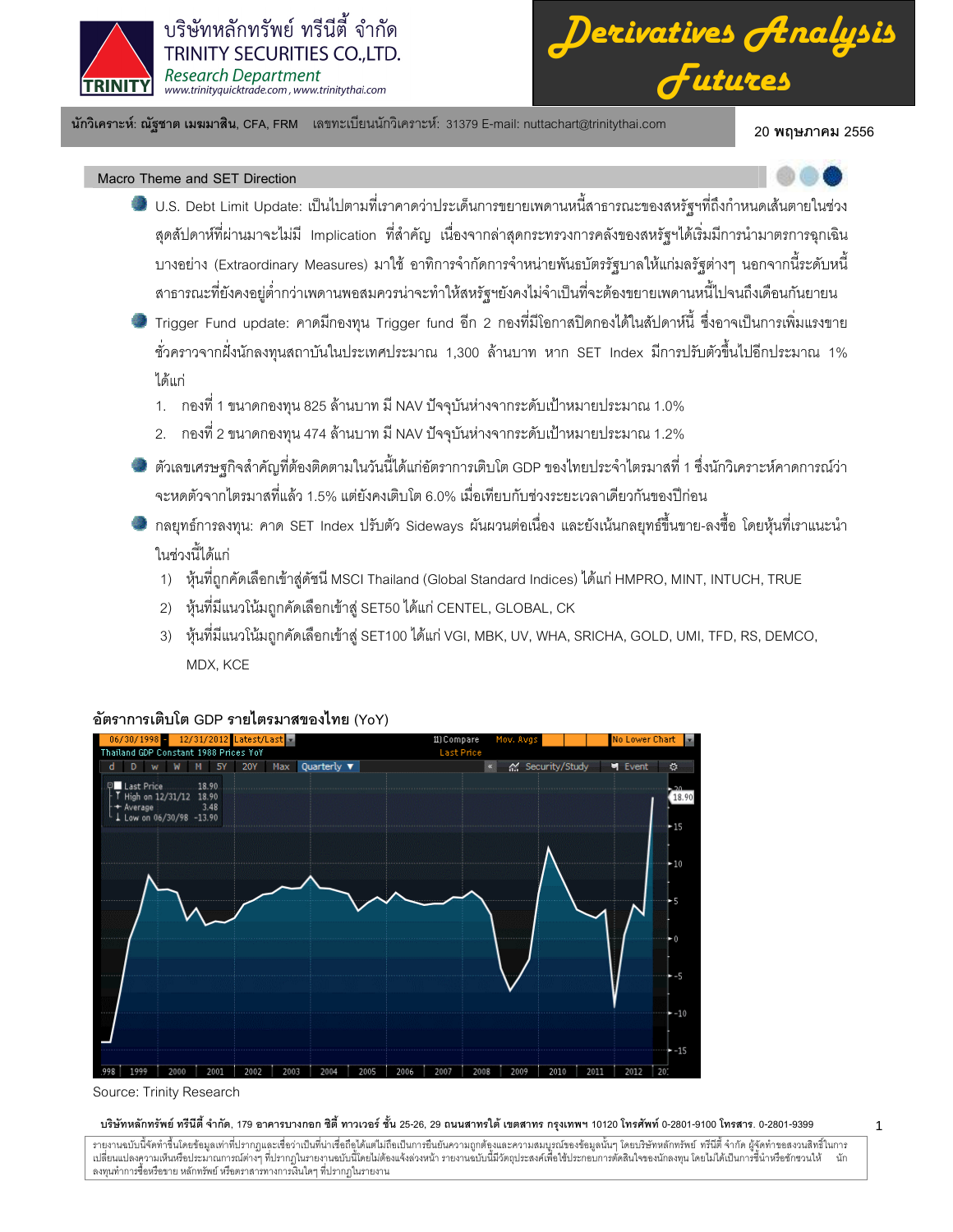

บริษัทหลักทรัพย์ ทรีนีตี้ จำกัด **TRINITY SECURITIES CO., LTD.** Research Department<br>www.trinityquicktrade.com, www.trinitythai.com



2

# **Trading Range in today**

|                            | <b>Support</b> | <b>Resistance</b> | สอบทานโดย                     |
|----------------------------|----------------|-------------------|-------------------------------|
| S50M13                     | 1,083-1,077    | 1,089-1,095       | ชาญชัย กงทองลักษณ์            |
| ทองคำแท่ง                  | 1,340-1,330    | 1,375-1,385       | เลขทะเบียนนักวิเคราะห์: 27648 |
| GFM <sub>13</sub>          | 19,150-19,000  | 19,850-20,000     | ึกมลชัย พลอินทวงษ์            |
| SVM <sub>13</sub>          | 660-650        | 685-695           | เลขทะเบียนนักวิเคราะห์: 18239 |
| BRM <sub>13</sub>          | 3,120-3,100    | 3,145-3,165       |                               |
| ค่าเงินบาท                 | 29.75-29.70    | 29.87-29.92       |                               |
| ค่าเงินเหรียญสหรัฐฯ (DXYO) | 83.8-83.5      | 84.3-84.6         |                               |
|                            |                |                   |                               |

### สรุปตลาด SET50 Index Futures

|        |                          | <b>Price</b> |         |              | <b>Settlement Price</b> | <b>Volume</b> | <b>Open</b><br><b>Interest</b> |        |
|--------|--------------------------|--------------|---------|--------------|-------------------------|---------------|--------------------------------|--------|
|        | Open                     | <b>High</b>  | Low     | <b>Prior</b> | Last.                   | Change        |                                |        |
| S50K13 | 1.071.0                  | 1.085.9      | 1.066.9 | 1.072.2      | 1.081.1                 | 9.5           | 382                            | 218    |
| S50M13 | 1.073.5                  | 1.089.0      | 1.069.0 | 1.075.1      | 1.084.7                 | 10.2          | 17.653                         | 35,925 |
| S50N13 | $\overline{\phantom{a}}$ | -            | ٠       | 1.072.0      | -                       | 9.5           | 0                              | 0      |
| S50U13 | 1.071.3                  | 1.085.0      | 1.067.0 | 1.073.1      | 1.081.7                 | 9.3           | 951                            | 3,182  |
| S50Z13 | 1.072.0                  | 1.084.0      | 1.072.0 | 1.073.0      | 1.081.0                 | 8.0           | 12                             | 396    |
| S50H14 | 1.073.0                  | 1.083.2      | 1.073.0 | 1.071.0      | 1.081.5                 | 10.5          | 6                              | 67     |

### สรุปตลาด Currency Futures

|                    |             | <b>Price</b> |      |              | <b>Settlement Price</b> |               | <b>Volume</b> | <b>Open</b><br><b>Interest</b> |
|--------------------|-------------|--------------|------|--------------|-------------------------|---------------|---------------|--------------------------------|
|                    | <b>Open</b> | <b>High</b>  | Low  | <b>Prior</b> | Last                    | <b>Change</b> |               |                                |
| USDK <sub>13</sub> | 29.8        | 29.8         | 29.8 | 29.7         | 29.8                    | 0.1           | 136           | 1.049                          |
| USDM13             | 29.8        | 29.9         | 29.8 | 29.8         | 29.9                    | 0.08          | 169           | 8,982                          |
| USDN <sub>13</sub> | 29.9        | 29.9         | 29.9 | 29.8         | 29.9                    | 0.13          |               | 158                            |
| USDU13             | 30.0        | 30.0         | 30.0 | 29.9         | 30.0                    | 0.07          | 149           | 3,086                          |

# ี่สรปยอดขี้อขายสุทธิ Futures ตามประเภทนักลงทุน (สัญญา)

|                             |       | <b>Foreign</b> |            |       | <b>Institution</b> | $-62 - 62 - 1$ | Local  |              |            |  |
|-----------------------------|-------|----------------|------------|-------|--------------------|----------------|--------|--------------|------------|--|
|                             | Long  | <b>Short</b>   | <b>Net</b> | Long  | <b>Short</b>       | <b>Net</b>     | Long   | <b>Short</b> | <b>Net</b> |  |
| <b>SET50 Index Futures</b>  | 1.179 | 1.872          | $-693$     | 5.986 | 5.548              | 438            | 11.839 | 11.584       | 255        |  |
| <b>Energy Futures</b>       | 48    | 34             | 14         | 4     | 10                 | -6             | 180    | 188          | -8         |  |
| <b>Metal Futures</b>        | 1.189 | 199            | 990        | 4.990 | 4.986              | $\overline{4}$ | 2.973  | 3.967        | $-994$     |  |
| <b>Single Stock Futures</b> | 418   | 158            | 260        | 4.498 | 10.198             | $-5.700$       | 19.824 | 14.384       | 5,440      |  |
| <b>Currency Futures</b>     |       | 0              | $\Omega$   | 126   | 0                  | 126            | 330    | 456          | $-126$     |  |

#### สรุปตลาด Futures Gold & Silver & Oil Futures

|                    |                          | <b>Price</b> |              |              | <b>Settlement Price</b> | <b>Volume</b> | <b>Open</b><br><b>Interest</b> |
|--------------------|--------------------------|--------------|--------------|--------------|-------------------------|---------------|--------------------------------|
|                    | <b>High</b>              | Low          | <b>Close</b> | <b>Prior</b> | Change                  |               |                                |
| <b>Future Bt50</b> |                          |              |              |              |                         |               |                                |
| GFM <sub>13</sub>  | 19.680                   | 19.500       | 19.620       | 19.460       | 150                     | 1.769         | 3,216                          |
| GFQ <sub>13</sub>  | 19.740                   | 19,590       | 19,680       | 19,520       | 160                     | 277           | 2,275                          |
| GFV <sub>13</sub>  | 19.820                   | 19.660       | 19.760       | 19.610       | 140                     | 188           | 485                            |
| <b>Future Bt10</b> |                          |              |              |              |                         |               |                                |
| GF10M13            | 19.690                   | 19.500       | 19.610       | 19.460       | 150                     | 5,473         | 5,926                          |
| GF10Q13            | 19.750                   | 19.560       | 19.690       | 19.520       | 160                     | 848           | 3,392                          |
| GF10V13            | 19,830                   | 19.640       | 19.760       | 19.610       | 150                     | 596           | 1,027                          |
| SVM <sub>13</sub>  | 700                      | 700          | 700          | 677          | -                       | 1             | 20                             |
| SVQ <sub>13</sub>  | $\overline{\phantom{a}}$ | ٠            | ٠            | 685          | ٠                       | $\mathbf 0$   | 5                              |
| <b>SVV13</b>       |                          |              |              | 711          |                         | 0             | $\Omega$                       |

บริษัทหลักทรัพย์ ทรีนีตี้ จำกัด, 179 อาคารบางกอก ซิตี้ ทาวเวอร์ ชั้น 25-26, 29 ถนนสาทรใต้ เขตสาท กรุงเทพ 10120 โทรศาร 0-2801-9399 ความ 3399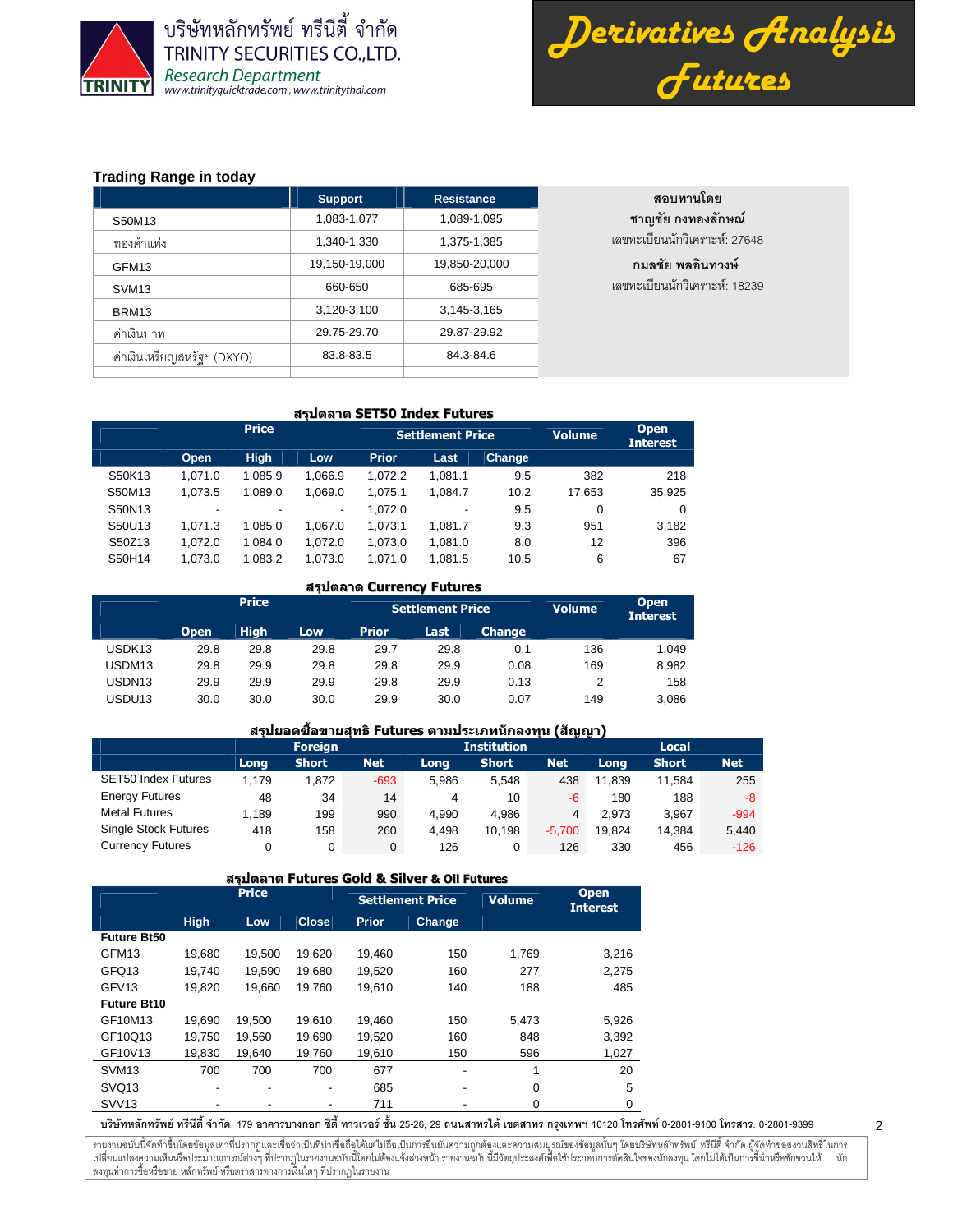

**SET50**

**Gold**

**Brent**

**USD**

บริษัทหลักทรัพย์ ทรีนีตี้ จำกัด TRINITY SECURITIES CO., LTD. Research Department<br>www.trinityquicktrade.com, www.trinitythai.com



| <b>Brent Crude Oil Futures</b> |       |       |       |       |       |     |     |  |  |  |  |
|--------------------------------|-------|-------|-------|-------|-------|-----|-----|--|--|--|--|
| BRK <sub>13</sub>              | 3.115 | 3.080 | 3.095 | 3.065 | 24.09 | 26  | 201 |  |  |  |  |
| BRM13                          | 3.120 | 3.080 | 3.120 | 3.070 | 50    | 178 | 233 |  |  |  |  |
| BRN <sub>13</sub>              | 3.119 | 3.070 | 3.118 | 3.067 | 51    | 27  | 55  |  |  |  |  |

| <b>JLIJU</b> |                           |                     |           |                                                |         |        |                                |                                                    |           |                                                                 |
|--------------|---------------------------|---------------------|-----------|------------------------------------------------|---------|--------|--------------------------------|----------------------------------------------------|-----------|-----------------------------------------------------------------|
|              | <b>Expiration</b><br>date | Days to<br>maturity | <b>Rf</b> | FV of periodic Current Fair future<br>dividend | spot    | price  | <b>Current</b><br>future price | <b>Premium / Discount</b><br>from fair price (pts) | premium / | <b>Premium / Discount</b><br>discount (%) from spot price (pts) |
| S50K13       | 30-May-13                 | 10                  | 2.71%     | 2.2                                            | 1079.78 | 1078.4 | 1081.7                         | 3.3                                                | 0.3       | 1.9                                                             |
| S50M13       | 27-Jun-13                 | 38                  | 2.71%     | 6.7                                            | 1079.78 | 1076.1 | 1085.3                         | 9.2                                                | 0.9       | 5.5                                                             |
| S50U13       | 27-Sep-13                 | 130                 | 2.71%     | 15.0                                           | 1079.78 | 1075.2 | 1082.4                         | 7.2                                                | 0.7       | 2.6                                                             |
| S50Z13       | $30 - Dec - 13$           | 224                 | 2.71%     | 17.0                                           | 1079.78 | 1080.9 | 1081                           | 0.1                                                | 0.0       | 1.2                                                             |

| $uu$  |                           |         |                                       |       |           |                                     |                                |                                                   |                           |
|-------|---------------------------|---------|---------------------------------------|-------|-----------|-------------------------------------|--------------------------------|---------------------------------------------------|---------------------------|
|       | <b>Expiration</b><br>date | Days to | <b>Current</b><br>maturity spot (USD) | Rf.   | <b>FX</b> | <b>Current</b> Fair future<br>price | <b>Current</b><br>future price | <b>Premium / Discount</b><br>from fair price (Bt) | premium /<br>discount (%) |
| GFM13 | 27-Jun-13                 | 38      | 1.345.8                               | 2.74% | 29.878    | 19.167                              | 19.450                         | 283                                               | 1.5%                      |
| GFQ13 | 29-Aug-13                 | 101     | 1.345.8                               | 2.76% | 29.878    | 19.259                              | 19.590                         | 331                                               | 1.7%                      |
| GFV13 | 29-Oct-13                 | 162     | 1.345.8                               | 2.77% | 29.878    | 19.349                              | 19.660                         | 311                                               | 1.6%                      |

| <b>Silver</b>     |                   |         |                     |       |           |                            |                |                      |              |
|-------------------|-------------------|---------|---------------------|-------|-----------|----------------------------|----------------|----------------------|--------------|
|                   | <b>Expiration</b> | Days to | Current             | Rf.   |           | <b>Current</b> Fair future | <b>Current</b> | Premium / Discount   | premium /    |
|                   | date              |         | maturity spot (USD) |       | <b>FX</b> | price                      | future price   | from fair price (Bt) | discount (%) |
| SVM <sub>13</sub> | 27-Jun-13         | 38      | 21.59               | 2.74% | 29.878    | 647                        | 660            |                      | 2.0%         |
| SVQ <sub>13</sub> | 29-Aug-13         | 101     | 21.59               | 2.76% | 29.878    | 650                        | 646            | -4                   | $-0.6%$      |
| SVV <sub>13</sub> | 29-Oct-13         | 162     | 21.59               | 2.77% | 29.878    | 653                        | 646            | $-7$                 | $-1.1%$      |

|                   | <b>Expiration</b><br>date | Days to | Current<br>maturity spot (USD) | Rf.   | <b>FX</b> | <b>Current</b> Fair future<br>price | <b>Current</b><br>future price | Premium / Discount<br>from fair price (Bt) | premium /<br>discount (%) |
|-------------------|---------------------------|---------|--------------------------------|-------|-----------|-------------------------------------|--------------------------------|--------------------------------------------|---------------------------|
| BRM13             | 14-Jun-13                 | 25      | 104.78                         | 2.74% | 29.878    | 3.136                               | 3.118                          | -18                                        | $-0.6%$                   |
| BRN <sub>13</sub> | $15 -$ Jul-13             | 56      | 104.78                         | 2.74% | 29.878    | 3.144                               | 3.135                          | -9                                         | $-0.3%$                   |
| BRQ13             | 15-Aug-13                 | 87      | 104.78                         | 2.76% | 29.878    | 3.151                               | 3.151                          |                                            | $0.0\%$                   |

| <u>USD</u>         |                           |          |                    |              |          |                             |                |                                                         |                           |
|--------------------|---------------------------|----------|--------------------|--------------|----------|-----------------------------|----------------|---------------------------------------------------------|---------------------------|
|                    | <b>Expiration</b><br>date | maturity | Days to Current FX | <b>TH1YY</b> | US1YY    | <b>Fair future</b><br>price | <b>Current</b> | Premium / Discount<br>future price from fair price (Bt) | premium /<br>discount (%) |
| USDK <sub>13</sub> | 30-May-13                 | 10       | 29.878             | 2.74%        | 0.04%    | 29.90                       | 29.24          | $-0.66$                                                 | $-2.2%$                   |
| USDM13             | 30-Jun-13                 | 41       | 29.878             | 2.74%        | 0.04%    | 29.97                       | 29.82          | $-0.15$                                                 | $-0.5%$                   |
| USDM <sub>13</sub> | 30-Jun-13                 | 41       | 29.878             | 2.76%        | $0.07\%$ | 29.97                       | 29.85          | $-0.12$                                                 | $-0.4%$                   |

\* In computing fair future price of oil, gold, and silver we disregard storage cost & convenience yield for simplicity reason

บริษัทหลักทรัพย์ ทรีนีตี้ จำกัด, 179 อาคารบางกอก ซิตี้ ทาวเวอร์ ชั้น 25-26, 29 ถนนสาทรใต้ เขตสาท กรุงเทพ 10120 โทรศาร 0-2801-9399 ความ 3399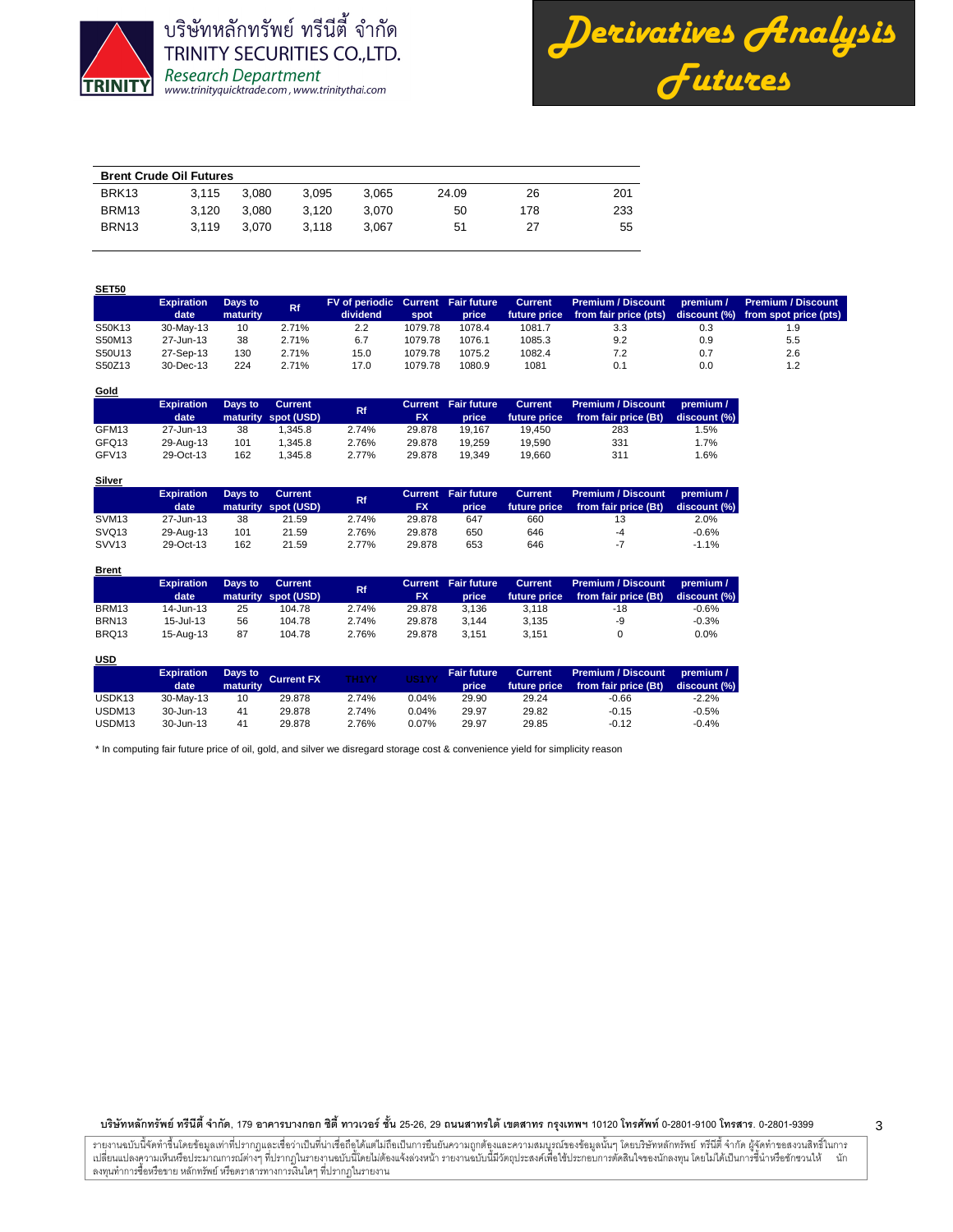

บริษัทหลักทรัพย์ ทรีนีตี้ จำกัด **TRINITY SECURITIES CO., LTD.** Research Department<br>www.trinityquicktrade.com, www.trinitythai.com



### **Fair gold spot price**

|                |              | Gold spot (USD/oz) |        |        |        |        |        |        |        |        |        |        |  |
|----------------|--------------|--------------------|--------|--------|--------|--------|--------|--------|--------|--------|--------|--------|--|
|                |              | 1,315              | 1,325  | 1,335  | 1,345  | 1,355  | 1,365  | 1,375  | 1.385  | 1,395  | 1,405  | 1,415  |  |
|                | 29.63        | 18.515             | 17.952 | 17,529 | 17,247 | 17,107 | 17,107 | 17,247 | 17.529 | 17,952 | 18,515 | 19,219 |  |
|                | 29.68        | 18.390             | 17,830 | 17,411 | 17.131 | 16,991 | 16.991 | 17,131 | 17.411 | 17.830 | 18,390 | 19,089 |  |
|                | 29.73        | 18.296             | 17.740 | 17,322 | 17.044 | 16,905 | 16.905 | 17.044 | 17.322 | 17.740 | 18.296 | 18,992 |  |
|                | 29.78        | 18.234             | 17.679 | 17.263 | 16.986 | 16,847 | 16.847 | 16.986 | 17.263 | 17.679 | 18.234 | 18,927 |  |
|                | 29.83        | 18,203             | 17,649 | 17,233 | 16,956 | 16,818 | 16,818 | 16,956 | 17,233 | 17,649 | 18,203 | 18,895 |  |
| <b>THB/USD</b> | <b>29.88</b> | 18.203             | 17.649 | 17,233 | 16,956 | 16.818 | 16,818 | 16.956 | 17.233 | 17.649 | 18,203 | 18,895 |  |
|                | 29.93        | 18.234             | 17.679 | 17,263 | 16,986 | 16,847 | 16.847 | 16.986 | 17,263 | 17,679 | 18,234 | 18,927 |  |
|                | 29.98        | 18,296             | 17.740 | 17,322 | 17.044 | 16,905 | 16.905 | 17,044 | 17,322 | 17,740 | 18,296 | 18,992 |  |
|                | 30.03        | 18.390             | 17.830 | 17.411 | 17.131 | 16,991 | 16.991 | 17,131 | 17.411 | 17.830 | 18.390 | 19,089 |  |
|                | 30.08        | 18.515             | 17,952 | 17,529 | 17,247 | 17,107 | 17.107 | 17,247 | 17.529 | 17,952 | 18,515 | 19,219 |  |
|                | 30.13        | 18,671             | 18,103 | 17,677 | 17,393 | 17,251 | 17.251 | 17,393 | 17,677 | 18,103 | 18,671 | 19,381 |  |
|                |              |                    |        |        |        |        |        |        |        |        |        |        |  |

### **Fair silver spot price**

|                |       | Silver spot (USD/oz) |      |      |      |      |      |      |      |      |      |      |
|----------------|-------|----------------------|------|------|------|------|------|------|------|------|------|------|
|                |       | 19.1                 | 19.6 | 20.1 | 20.6 | 21.1 | 21.6 | 22.1 | 22.6 | 23.1 | 23.6 | 24.1 |
|                | 29.63 | 566                  | 506  | 462  | 432  | 417  | 417  | 432  | 462  | 506  | 566  | 640  |
|                | 29.68 | 567                  | 507  | 463  | 433  | 418  | 418  | 433  | 463  | 507  | 567  | 641  |
|                | 29.73 | 568                  | 508  | 463  | 434  | 419  | 419  | 434  | 463  | 508  | 568  | 642  |
|                | 29.78 | 568                  | 509  | 464  | 434  | 420  | 420  | 434  | 464  | 509  | 568  | 643  |
|                | 29.83 | 569                  | 510  | 465  | 435  | 420  | 420  | 435  | 465  | 510  | 569  | 644  |
| <b>THB/USD</b> | 29.88 | 570                  | 511  | 466  | 436  | 421  | 421  | 436  | 466  | 511  | 570  | 645  |
|                | 29.93 | 571                  | 511  | 467  | 437  | 422  | 422  | 437  | 467  | 511  | 571  | 646  |
|                | 29.98 | 572                  | 512  | 467  | 437  | 422  | 422  | 437  | 467  | 512  | 572  | 647  |
|                | 30.03 | 573                  | 513  | 468  | 438  | 423  | 423  | 438  | 468  | 513  | 573  | 648  |
|                | 30.08 | 574                  | 514  | 469  | 439  | 424  | 424  | 439  | 469  | 514  | 574  | 649  |
|                | 30.13 | 575                  | 515  | 470  | 440  | 425  | 425  | 440  | 470  | 515  | 575  | 650  |

# **Fair Brent spot price**

|                |       | <b>Brent spot (USD/bbl)</b> |       |       |       |       |       |       |       |       |       |       |
|----------------|-------|-----------------------------|-------|-------|-------|-------|-------|-------|-------|-------|-------|-------|
|                |       | 95                          | 97    | 99    | 101   | 103   | 105   | 107   | 109   | 111   | 113   | 115   |
|                | 29.63 | 2,809                       | 2,572 | 2,394 | 2,275 | 2,216 | 2,216 | 2,275 | 2,394 | 2,572 | 2,809 | 3,105 |
|                | 29.68 | 2,813                       | 2,576 | 2,398 | 2,279 | 2,220 | 2,220 | 2,279 | 2,398 | 2,576 | 2,813 | 3,110 |
|                | 29.73 | 2,818                       | 2,580 | 2,402 | 2,283 | 2.224 | 2.224 | 2,283 | 2,402 | 2,580 | 2,818 | 3,115 |
|                | 29.78 | 2,823                       | 2,585 | 2,406 | 2,287 | 2,227 | 2.227 | 2,287 | 2,406 | 2,585 | 2,823 | 3,121 |
|                | 29.83 | 2,828                       | 2,589 | 2,410 | 2,291 | 2,231 | 2,231 | 2,291 | 2,410 | 2,589 | 2,828 | 3,126 |
| <b>THB/USD</b> | 29.88 | 2,832                       | 2,593 | 2,414 | 2,295 | 2,235 | 2,235 | 2,295 | 2,414 | 2,593 | 2,832 | 3,131 |
|                | 29.93 | 2,837                       | 2,598 | 2,418 | 2,298 | 2,239 | 2,239 | 2,298 | 2,418 | 2,598 | 2,837 | 3,136 |
|                | 29.98 | 2,842                       | 2,602 | 2,422 | 2,302 | 2,242 | 2,242 | 2,302 | 2,422 | 2,602 | 2,842 | 3,142 |
|                | 30.03 | 2,847                       | 2,606 | 2,426 | 2,306 | 2,246 | 2,246 | 2,306 | 2,426 | 2,606 | 2,847 | 3,147 |
|                | 30.08 | 2,851                       | 2,611 | 2,430 | 2,310 | 2,250 | 2,250 | 2,310 | 2,430 | 2,611 | 2,851 | 3,152 |
|                | 30.13 | 2,856                       | 2,615 | 2,434 | 2,314 | 2,254 | 2,254 | 2,314 | 2,434 | 2,615 | 2,856 | 3,157 |
|                |       |                             |       |       |       |       |       |       |       |       |       |       |

บริษัทหลักทรัพย์ ทรีนีตี้ จำกัด, 179 อาคารบางกอก ซิตี้ ทาวเวอร์ ชั้น 25-26, 29 ถนนสาทรใต้ เขตสาท กรุงเทพ 10120 โทรศาร 0-2801-9399 ความ 3399